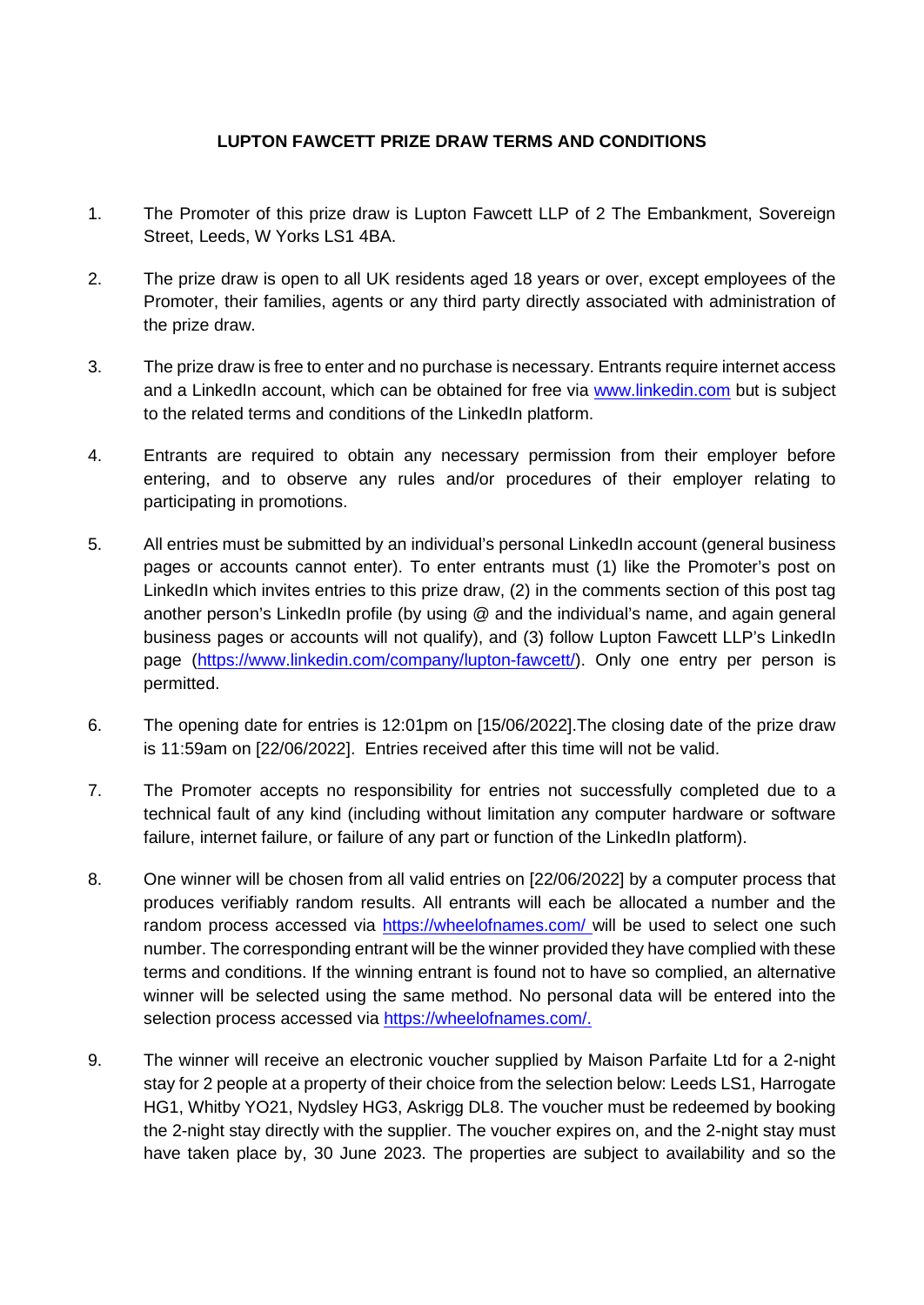winner may not be able to stay in a property on their chosen date if the property has already been booked for that date.

- 10. The prize is subject to the supplier's standard terms and conditions and privacy policy, which are available at https://www.maison-parfaite.com/terms-conditions/ and https://www.maisonparfaite.com/privacy-policy-2/.
- 11. There is one prize. The prize does not include anything not expressly stated to be included (including without limitation any travel costs or spending money) and the winner is responsible for making their own arrangements to receive the prize (including any travel arrangements and documentation).
- 12. The winner will be notified by the messaging function of LinkedIn sent to the winner's LinkedIn account used to enter. Where necessary to receive a message, the winner must accept a connection request from the Promoter. The winner must provide a valid email address to the Promoter to receive their prize. If a winner does not accept a connection request from the Promoter within 21 days, or does not respond to the Promoter within 21 days of being notified of winning via LinkedIn, then the winner's prize will be forfeited and the Promoter will be entitled to select another winner in accordance with the process described above.
- 13. The prize voucher will be sent to the winner by email with 7 days of being notified of the winner's email address.
- 14. The prize for the winner is non-exchangeable and non-transferable, and no cash alternative is offered. The winner must be the individual making the booking to redeem the prize and must be amongst the guests for the 2-night stay.
- 15. The Promoter reserves the right to replace the prize with an alternative prize of equal or higher value if circumstances beyond the Promoter's control makes it necessary to do so.
- 16. The decision of the Promoter regarding any aspect of the prize draw is final and binding and no correspondence will be entered into about it.
- <span id="page-1-0"></span>17. The Promoter must either publish or make available information that indicates that a valid award took place. To comply with this obligation the Promoter will (1) tag the winner's LinkedIn profile in the comments section of the post through which entrants enter the prize draw, and (2) send the surname and LinkedIn profile URL of the winner to anyone who emails law@luptonfawcett.law or writes to Prize Draw Queries, Lupton Fawcett LLP, 2 The Embankment, Sovereign Street, Leeds, W Yorkshire LS1 4BA (enclosing a self-addressed envelope or email address for reply) within one month after the closing date stated in condition 6. If an entrant objects to their surname and/or LinkedIn profile URL being published or made available, they should contact the Promoter at law@luptonfawcett.law. In such